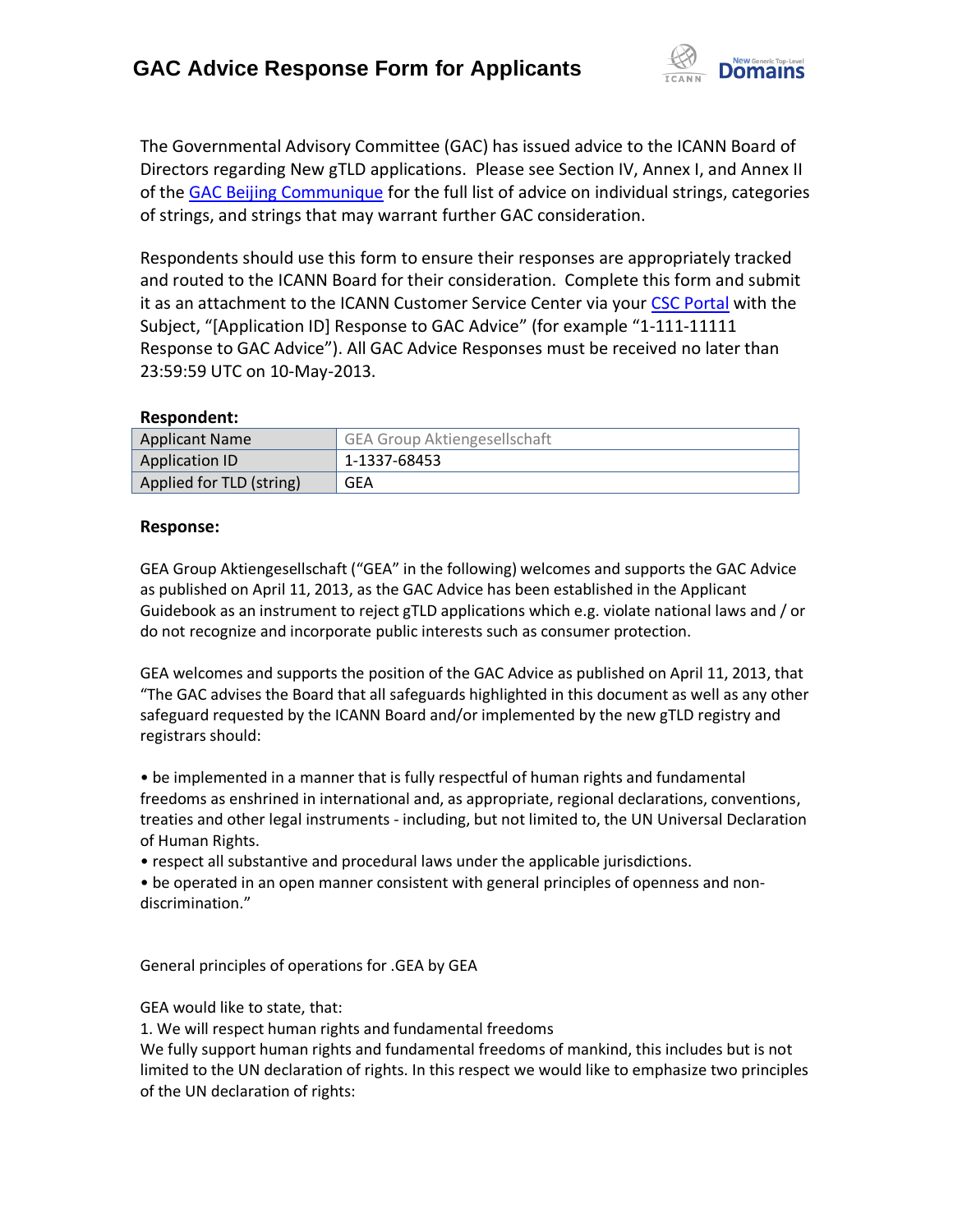## **GAC Advice Response Form for Applicants**



Everyone is entitled to all the rights and freedoms set forth in this Declaration, without distinction of any kind.

Article 19: Everyone has the right to freedom of opinion and expression; this right includes freedom to hold opinions without interference and to seek, receive and impart information and ideas through any media and regardless of frontiers.

2. We will respect national laws

We require our registrars and registrants to comply with all applicable laws, including those that relate to privacy, data collection, consumer protection (including in relation to misleading and deceptive conduct), disclosure of data, and financial disclosures.

3. We will operate the TLD in an open manner consistent with general principles of openness and non‐discrimination

The fundamental goals of the Introduction of New gTLDs are:

The new gTLD program will create a means for prospective registry operators to apply for new gTLDs, and create new options for consumers in the market.

To foster diversity, encourage competition, and enhance the utility of the DNS.

- ICANN expects a diverse set of applications for new gTLDs, including IDNs, creating significant potential for new uses and benefit to Internet users across the globe.

We fully support these goals with the underlying principles of openness and non-discrimination and which will lead to greater choice and diversity for consumers based on competition among registries.

Detailed commitments by GEA for .GEA based on General Safeguards

GEA, the applicant for the .GEA top-level domain, will implement as already stated in the application the following safeguards in a manner that (i) is fully respectful of human rights and fundamental freedoms as enshrined in international and, as appropriate, regional declarations, conventions, treaties and other legal instruments – including, but not limited to, the UN Universal Declaration of Human Rights, (ii) respects all substantive and procedural laws under the applicable jurisdictions, and (iii) the gTLD be operated in an open manner consistent with general principles of openness and non‐discrimination. The safeguards will be subject to contractual oversight.

The Safeguards are in detail:

1. WHOIS verification and checks - GEA will conduct checks on a statistically significant basis to identify registrations in its gTLD with deliberately false, inaccurate or incomplete WHOIS data at least twice a year. Registry operators will weigh the sample towards registrars with the highest percentages of deliberately false, inaccurate or incomplete records in the previous checks. GEA will notify the relevant registrar of any inaccurate or incomplete records identified during the checks, triggering the registrar's obligation to solicit accurate and complete information from the registrant.

2. Mitigating abusive activity - GEA will ensure that terms of use for registrants include prohibitions against the distribution of malware, operation of botnets, phishing, piracy, trademark or copyright infringement, fraudulent or deceptive practices, counterfeiting or otherwise engaging in activity contrary to applicable law.

3. Security checks - While respecting privacy and confidentiality, GEA will periodically conduct a technical analysis to assess whether domains in its gTLD are being used to perpetrate security threats, such as pharming, phishing, malware, and botnets. If GEA identifies security risks that